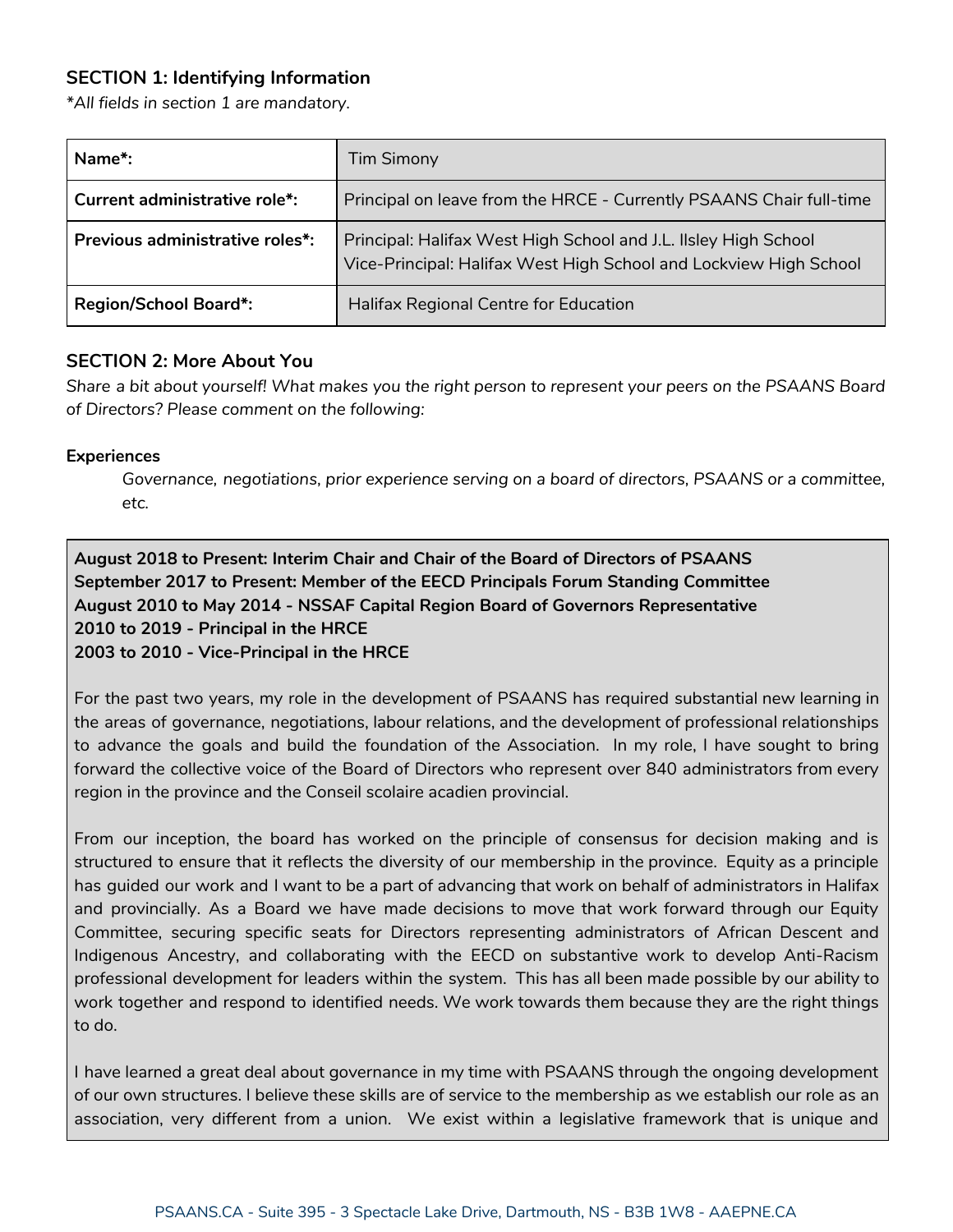challenging, therefore providing opportunities along with some obstacles. I hope to continue as a Director for the Halifax Regional Centre for Education to contribute to the work going forward and to participate in the further development of our role. The agreements reached by PSAANS with the EECD all have local contextual aspects and I hope to help be involved with that work and the ability to bring an HRCE perspective forward.

Negotiations have been an ongoing process in which I have had direct involvement in my capacity as Chair. This work is critical to our collective future and for those who will take up the call of public school leadership in the future. The experience that I have had over the past two years will continue to prove valuable to the Association's interests in the development of our first Memorandum of Understanding. There are substantial questions to be examined regarding significant items, from the impact of pre-primary to the ambiguities of Advance Reporting Days and workload in general. It would be a privilege to continue this work on behalf of all administrators and to bring this work to a resolution.

## **Skills & Qualities**

*Highlight those that best prepare you to be a Board Member*

Through my experiences and education, I believe I have developed qualities that serve PSAANS members currently and will in the future.

I am a listener and lean in to understand what people mean and are expressing.

I am a consensus builder and work to bring either disparate ideas together or seek collaboration for new paths forward.

I am creative, but balance novel ideas and approaches with attainable means and implementation.

I seek to bring people through challenging situations by being calm, compassionate, and supportive.

I have been keenly invested in the establishment of our association and believe that it can accomplish significant positive development for every level of leadership through building structures and supports upon the foundation that has been established.